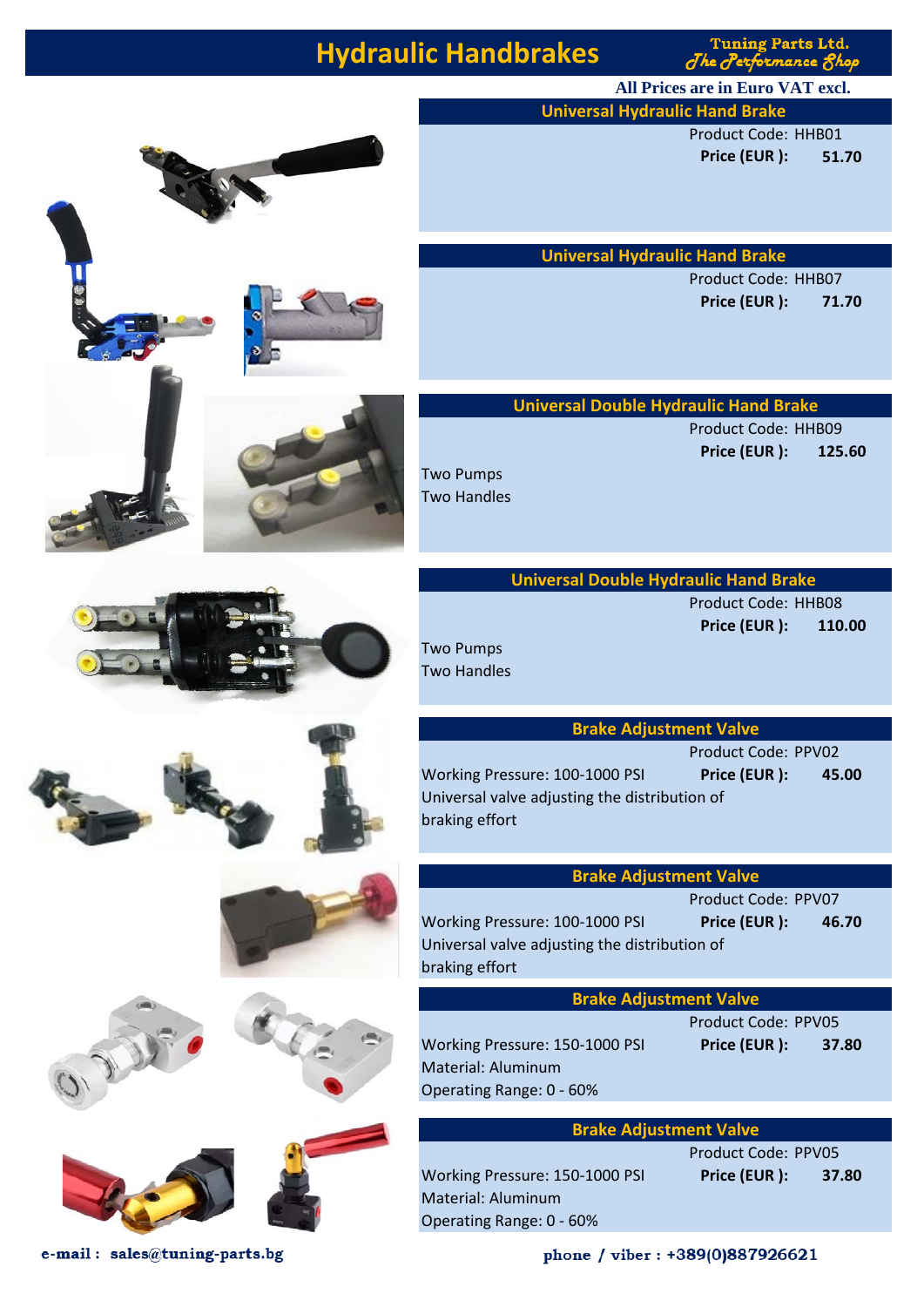### **Brake Fittings**

**Tuning Parts Ltd.**  $J$ he Performance  $\mathcal S$ 

**All Prices are in Euro VAT excl.**

**Steel splitter**

Product Code: ТР861-03 **Price (EUR ): 10.50**

Thread Size: AN03 Material: Stainless Steel SUS303

**Steel splitter**

Product Code: **Price (EUR ): 16.50**

Thread Size: AN03 Material: Stainless Steel SUS303

| <b>Steel splitter</b>                   |                        |       |  |  |
|-----------------------------------------|------------------------|-------|--|--|
|                                         | Product Code: TP865-03 |       |  |  |
|                                         | Price (EUR):           | 15.40 |  |  |
| Thread Size: AN03                       |                        |       |  |  |
| <b>Material: Stainless Steel SUS303</b> |                        |       |  |  |
|                                         |                        |       |  |  |
|                                         |                        |       |  |  |

**Steel splitter** Product Code: ТР863-03 **Price (EUR ): 16.10** Material: Stainless Steel SUS303

| <b>Adapter AN3 - M10x1</b> |                        |      |
|----------------------------|------------------------|------|
|                            | Product Code: TP853-05 |      |
| Thread Size: AN03 / M10x1  | Price (EUR):           | 5.50 |

uct Code: TP853-054SS

| Material: Stainless Steel SUS303 |  |
|----------------------------------|--|
|                                  |  |
| <b>AN3 Hose End</b>              |  |

Thread Size: AN03 **Price (EUR ): 7.20**

**- Straight** Product Code:

| <b>10.2mm Banjo Fitting Straight</b> |                          |            |
|--------------------------------------|--------------------------|------------|
| <b>Material: Stainless Steel</b>     | Product Code: TP814-03SS |            |
| Bore diameter (mm): 10.2             |                          | TP817-03SS |
| Length (mm): 30.6                    | Price (EUR):             | 8.70       |
| Length (mm): 41.8                    | Price (EUR):             | 10.90      |
|                                      |                          |            |

**10.2mm Banjo Fitting 45 degrees** 

Product Code: ТР816-4503SS **Price (EUR ): 9.40**

Material: Stainless Steel SUS303

#### **10.2mm Banjo Fitting 90 degrees**

Product Code: ТР816-9003SS **Price (EUR ): 9.70**

Bore diameter (mm): 10.2 Material: Stainless Steel SUS303

| <b>M10x1 Banjo Bolt</b> |  |
|-------------------------|--|
|                         |  |

Length Overall (mm): 29 **Price (EUR ): 2.80** Thread Length (mm): 12 Material: Steel